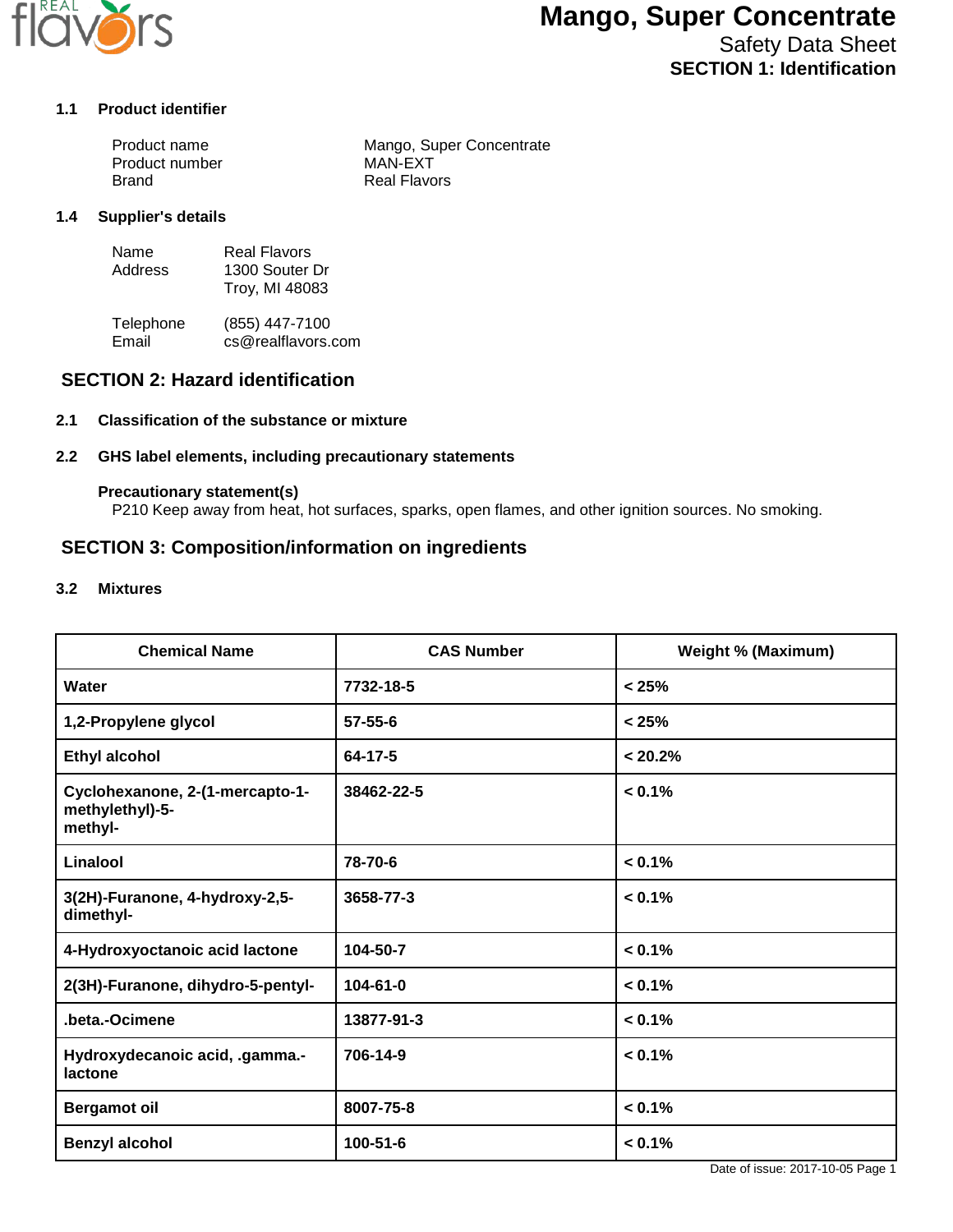

Safety Data Sheet

| <b>Acetyl methyl carbinol</b>                                        | 513-86-0       | $< 0.1\%$ |
|----------------------------------------------------------------------|----------------|-----------|
| <b>Linalyl acetate</b>                                               | 115-95-7       | < 0.1%    |
| <b>Ethyl butyrate</b>                                                | 105-54-4       | < 0.1%    |
| <b>Ethyl acetate</b>                                                 | 141-78-6       | < 0.1%    |
| <b>Butanoic acid</b>                                                 | 107-92-6       | $< 0.1\%$ |
| <b>Benzyl acetate</b>                                                | $140 - 11 - 4$ | $< 0.1\%$ |
| <b>Acetic acid</b>                                                   | 64-19-7        | $< 0.1\%$ |
| <b>Isoamyl butyrate</b>                                              | 106-27-4       | $< 0.1\%$ |
| <b>Butyl butyrate</b>                                                | 109-21-7       | $< 0.1\%$ |
| 1-Hexanol                                                            | 111-27-3       | < 0.1%    |
| <b>Myrcene</b>                                                       | 123-35-3       | $< 0.1\%$ |
| <b>Furfural</b>                                                      | $98 - 01 - 1$  | $< 0.1\%$ |
| 2(3H)-Furanone, 5-heptyldihydro-                                     | 104-67-6       | $< 0.1\%$ |
| 1-Butanol, 3-methyl-                                                 | 123-51-3       | $< 0.1\%$ |
| .alpha.-Terpineol                                                    | $98 - 55 - 5$  | $< 0.1\%$ |
| <b>Octanal</b>                                                       | 124-17-0       | $< 0.1\%$ |
| <b>Ethyl hexanoate</b>                                               | 123-66-0       | $< 0.1\%$ |
| <b>Dimethyl sulfide</b>                                              | $75 - 18 - 3$  | < 0.1%    |
| <b>Isobutyl alcohol</b>                                              | 78-32-1        | < 0.1%    |
| <b>Ethyl caprylate</b>                                               | 106-32-1       | $< 0.1\%$ |
| <b>Citral</b>                                                        | 5392-40-5      | $< 0.1\%$ |
| 2-Buten-1-one, 1-(2,6,6-trimethyl-1,<br>3-cyclohexadien-1-yl)-, (E)- | 23726-93-4     | < 0.1%    |
| <b>Phenethyl alcohol</b>                                             | $60 - 12 - 8$  | < 0.1%    |
| Oils, geranium                                                       | 8000-46-2      | $< 0.1\%$ |
| .beta.-lonone                                                        | 14901-07-6     | < 0.1%    |

## **SECTION 4: First-aid measures**

## **4.1 Description of necessary first-aid measures**

General advice **Consult a physician.** Show this safety data sheet to the doctor in attendance.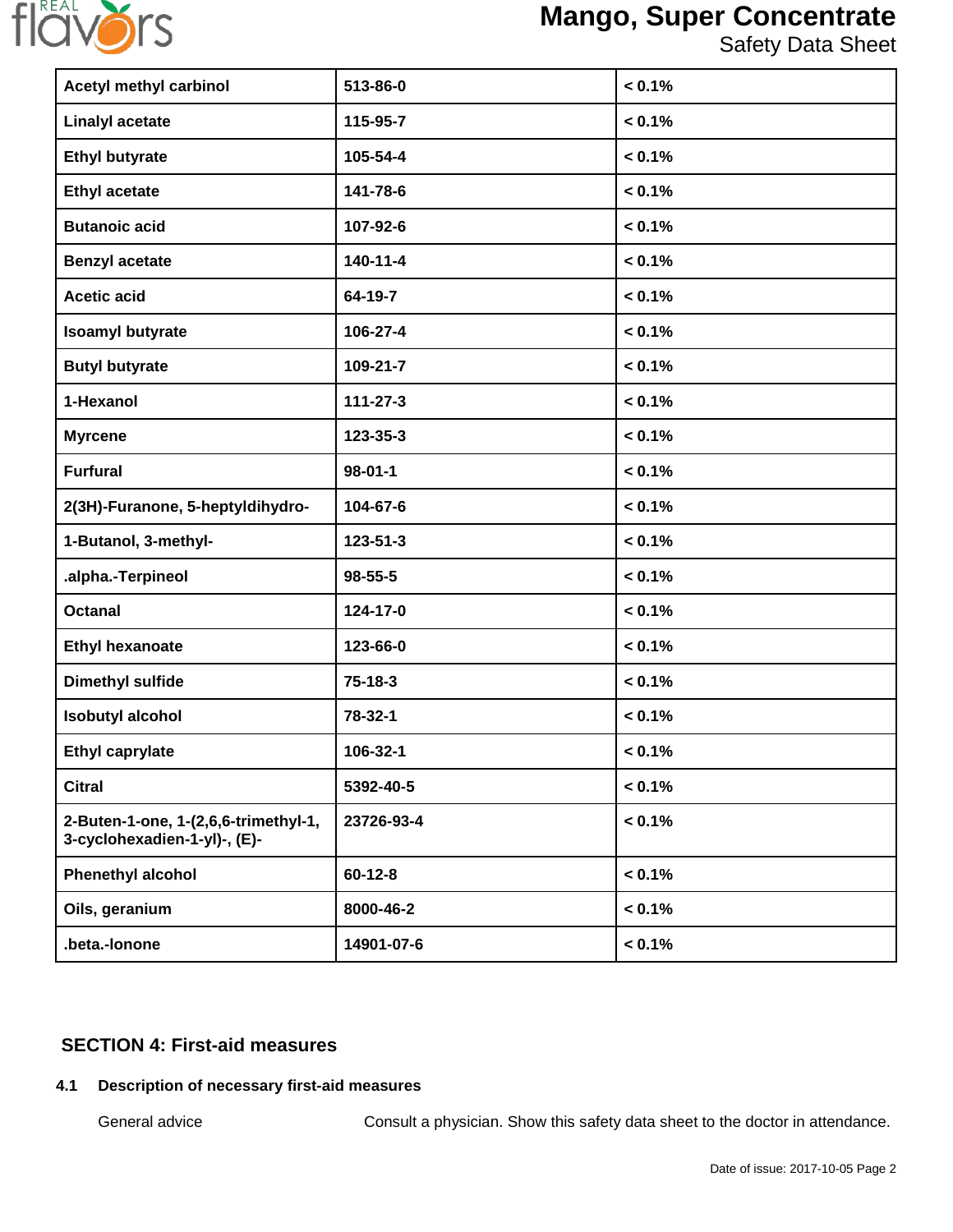

Safety Data Sheet

If inhaled No data available. Do NOT induce vomiting. Never give anything by mouth to

In case of skin contact Wash off with soap and plenty of water. Get medical attention if symptoms occur.

an unconscious person. Rinse mouth with water. Consult a physician.

In case of eye contact Rinse thoroughly with plenty of water for at least 15 minutes. Get medical attention if symptoms occur.

## **SECTION 5: Fire-fighting measures**

#### **5.1 Suitable extinguishing media**

Use extinguishing media appropriate for surrounding fire.

- **5.2 Specific hazards arising from the chemical** No data available.
- **5.3 Special protective actions for fire-fighters** Wear self-contained breathing apparatus for firefighting if necessary.

#### **SECTION 6: Accidental release measures**

**6.1 Personal precautions, protective equipment and emergency procedures** Use personal protective equipment. Avoid breathing vapours, mist or gas. Ensure adequate ventilation. Evacuate personnel to safe areas. For personal protection see section 8.

#### **6.2 Environmental precautions**

Prevent further leakage or spillage if safe to do so. Do not let product enter drains.

#### **6.3 Methods and materials for containment and cleaning up**

Sweep up and shovel. Do not flush with water. Keep in suitable, closed containers for disposal. Contain spillage, soak up with non-combustible absorbent material, (e.g. sand, earth, diatomaceous earth, vermiculite) and transfer to a container for disposal according to local / national regulations (see section 13)

## **SECTION 7: Handling and storage**

#### **7.1 Precautions for safe handling**

Avoid contact with skin and eyes. Avoid inhalation of vapour or mist. Use explosion-proof equipment. Keep away from sources of ignition - No smoking.Take measures to prevent the build up of electrostatic charge. For precautions see section 2.2.

#### **7.2 Conditions for safe storage, including any incompatibilities**

Keep container tightly closed in a dry and well-ventilated place. Containers which are opened must be carefully resealed and kept upright to prevent leakage.

### **SECTION 8: Exposure controls/personal protection**

#### **8.3 Individual protection measures, such as personal protective equipment (PPE)**

#### **Body protection**

Skin Protection: None required with normal household use. Industrial Setting: Protective gloves (for hands) and protective clothing are required where repeated or prolonged skin contact may occur.

#### **Respiratory protection**

No data available.

#### **Environmental exposure controls**

Do not let product enter drains.